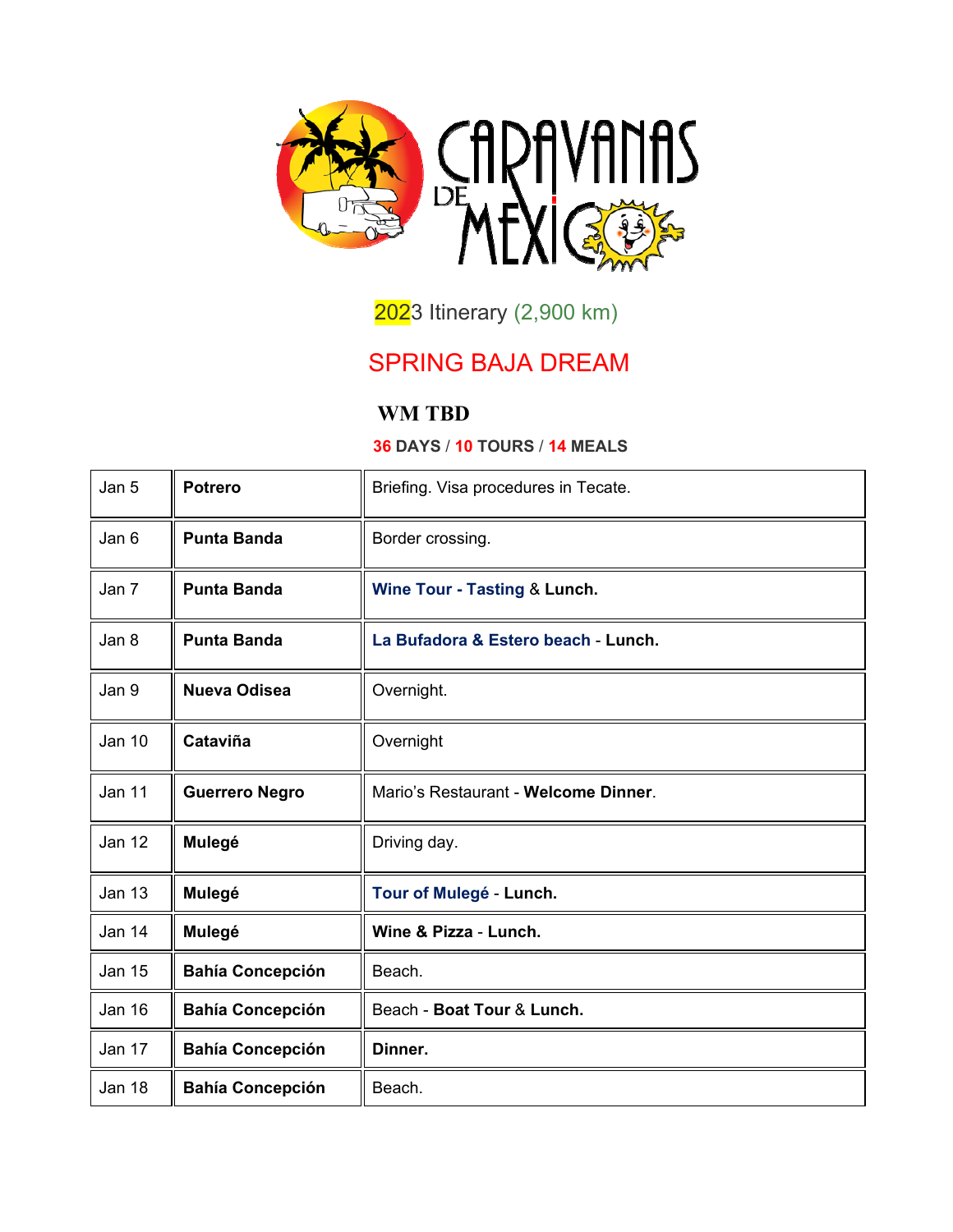| <b>Jan 19</b>    | Loreto                | Driving day. Dinner.                                                             |
|------------------|-----------------------|----------------------------------------------------------------------------------|
| Jan 20           | Loreto                | Old Mission & Museum Tour.                                                       |
| <b>Jan 21</b>    | La Paz                | Driving day.                                                                     |
| <b>Jan 22</b>    | La Paz                | La Paz City Tour - Lunch.                                                        |
| <b>Jan 23</b>    | La Paz                | <b>Todos Santos Tour - Lunch.</b>                                                |
| Jan 24           | La Paz                | Boat tour to Espiritu Santo Island - Rock formations, wild sea<br>lions - Lunch. |
| <b>Jan 25</b>    | <b>Los Barriles</b>   | Relaxing day.                                                                    |
| Jan 26           | <b>Los Barriles</b>   | Dinner.                                                                          |
| Jan 27           | <b>Los Barriles</b>   | Relaxing day.                                                                    |
| Jan 28           | La Paz                | Overnight.                                                                       |
| Jan 29           | Mulegé                | Driving day.                                                                     |
| <b>Jan 30</b>    | Mulegé                | Relaxing day.                                                                    |
| <b>Jan 31</b>    | <b>San Lucas</b>      | Driving day.                                                                     |
| Feb 1            | <b>San Lucas</b>      | Santa Rosalía Tour. Lunch.                                                       |
| Feb <sub>2</sub> | <b>Guerrero Negro</b> | Driving day.                                                                     |
| Feb 3            | <b>Guerrero Negro</b> | Gray Whale and Saltworks tour. Lunch.                                            |
| Feb 4            | <b>Bahía Gonzaga</b>  | Driving day.                                                                     |
| Feb <sub>5</sub> | <b>Bahía Gonzaga</b>  | Relaxing day                                                                     |
| Feb 6            | <b>San Felipe</b>     | <b>Happy hour</b>                                                                |
| Feb 7            | <b>San Felipe</b>     | <b>Farewell Dinner</b> with wine & music                                         |